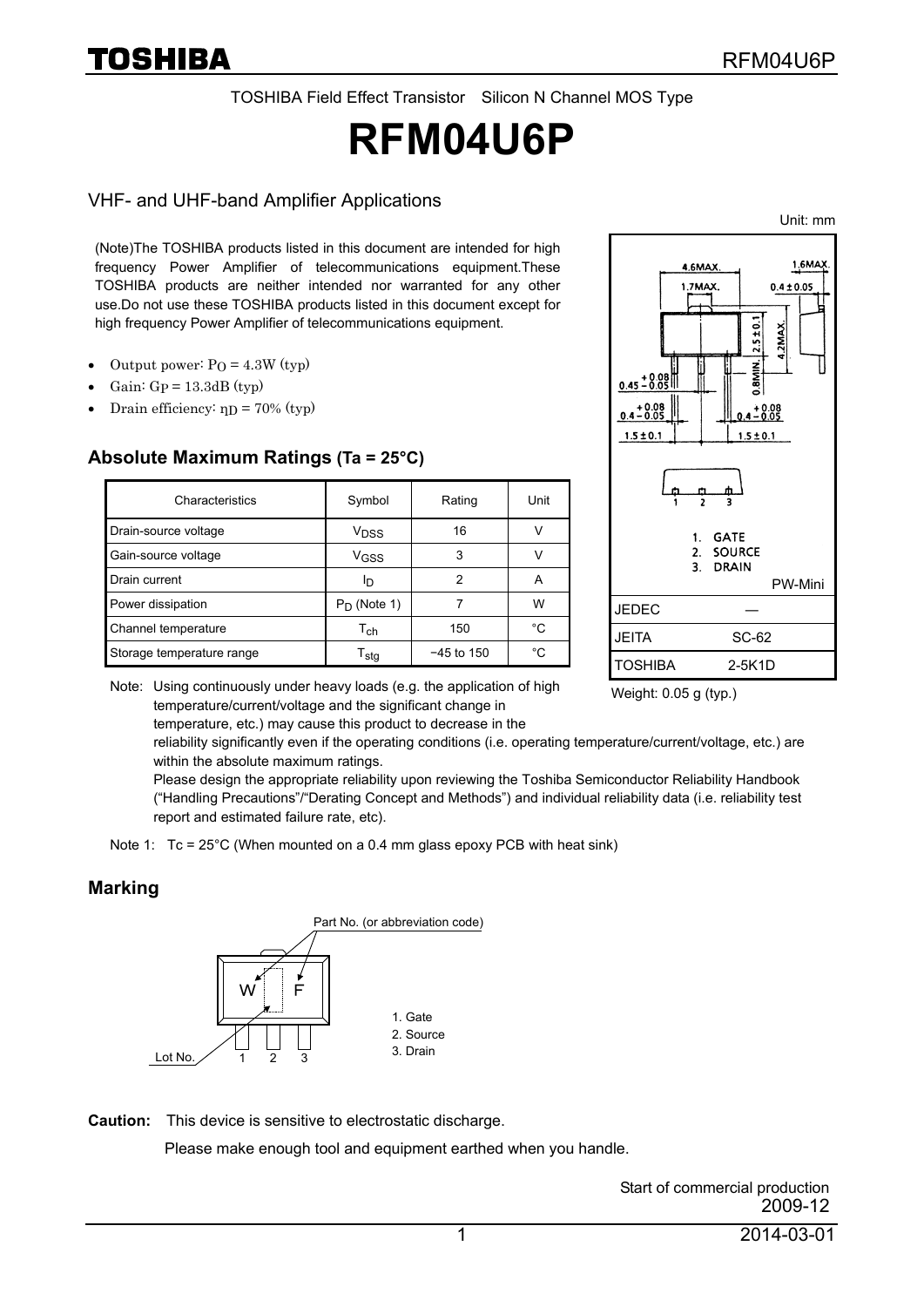**Electrical Characteristics (Ta** = **25°C)**

| Characteristics             | Symbol                  | <b>Test Condition</b>                                                                                                                                         | Min            | Typ. | Max | Unit |
|-----------------------------|-------------------------|---------------------------------------------------------------------------------------------------------------------------------------------------------------|----------------|------|-----|------|
| Drain cut-off current       | <b>I</b> <sub>DSS</sub> | $V_{DS}$ = 10 V, $V_{GS}$ = 0 V                                                                                                                               |                |      | 10  | μA   |
| Gate-source leakage current | <b>IGSS</b>             | $V_{GS} = 3 V$                                                                                                                                                |                |      | 5   | μA   |
| Threshold voltage           | $V_{th}$                | $V_{DS} = 6.0 V$ , $I_D = 0.5 mA$                                                                                                                             | 0.2            | 0.7  | 1.2 | V    |
| Output power                | $P_{\rm O}$             | $V_{DS} = 6.0 V,$<br>$I_{idle} = 500$ mA ( $V_{GS} =$ adjust),<br>$f = 470$ MHz, $P_i = 200$ mW,                                                              | 3.5            | 4.3  |     | W    |
| Drain efficiency            | ηD                      |                                                                                                                                                               | 55             | 70   |     | $\%$ |
| Power gain                  | G <sub>P</sub>          | $Z_G = Z_1 = 50 \Omega$                                                                                                                                       | 12.4           | 13.3 |     | dB   |
| Load mismatch               |                         | $V_{DS} = 6.0 V$ ,<br>$P_{\Omega} = 4$ W(P <sub>i</sub> = adjust),<br>$I_{idle} = 500$ mA ( $V_{GS} =$ adjust),<br>$f = 470$ MHz.<br>VSWR LOAD 20:1 all phase | No degradation |      |     |      |

Note 2: These characteristic values are measured using measurement tools specified by Toshiba.

#### **Output Power Test Fixture** (Test Condition:  $f = 470$  MHz,  $V_{DS} = 6.0$  V,  $I_{idle} = 500$  mA,  $P_i = 0.2$  W)

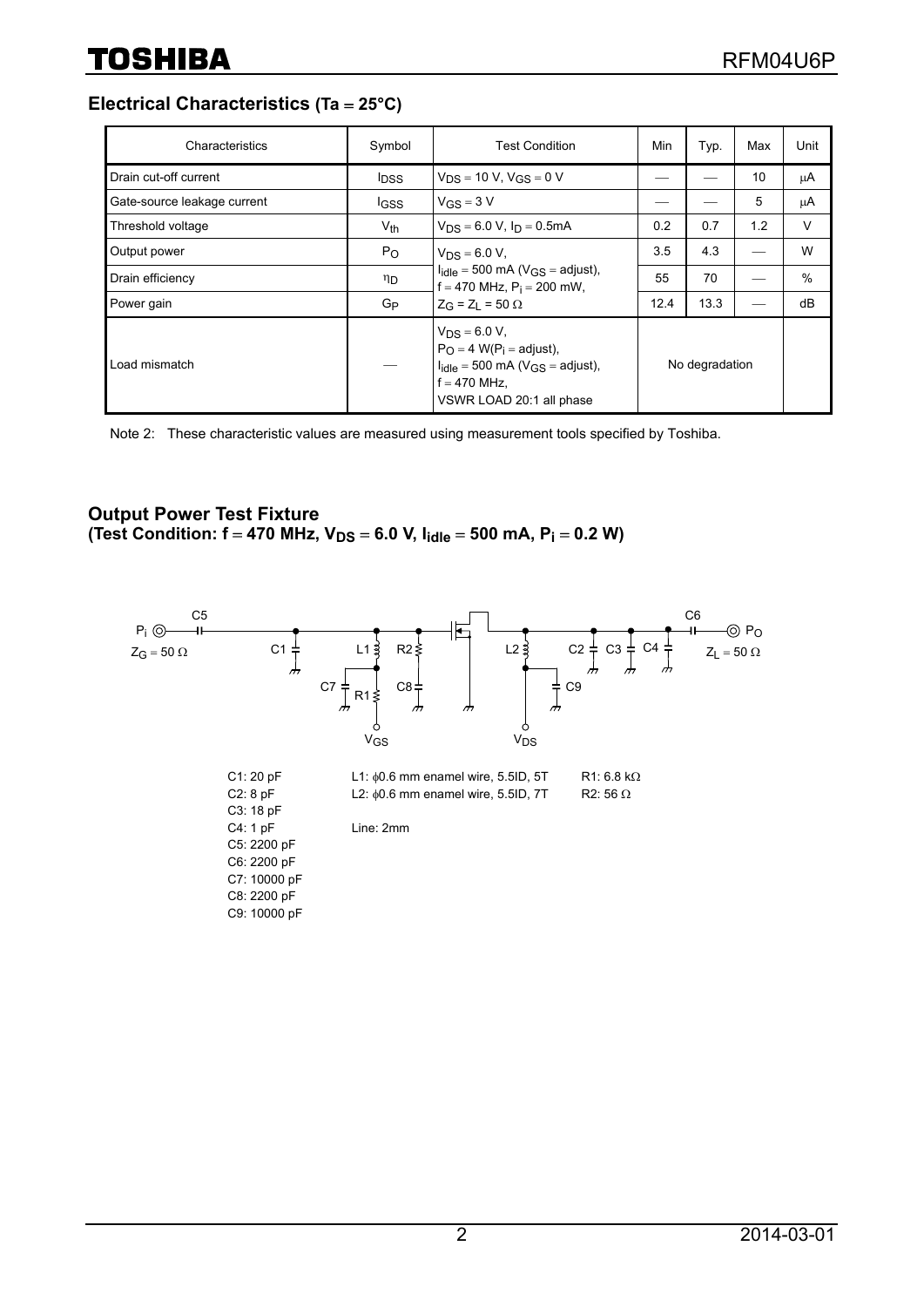## **TOSHIBA**

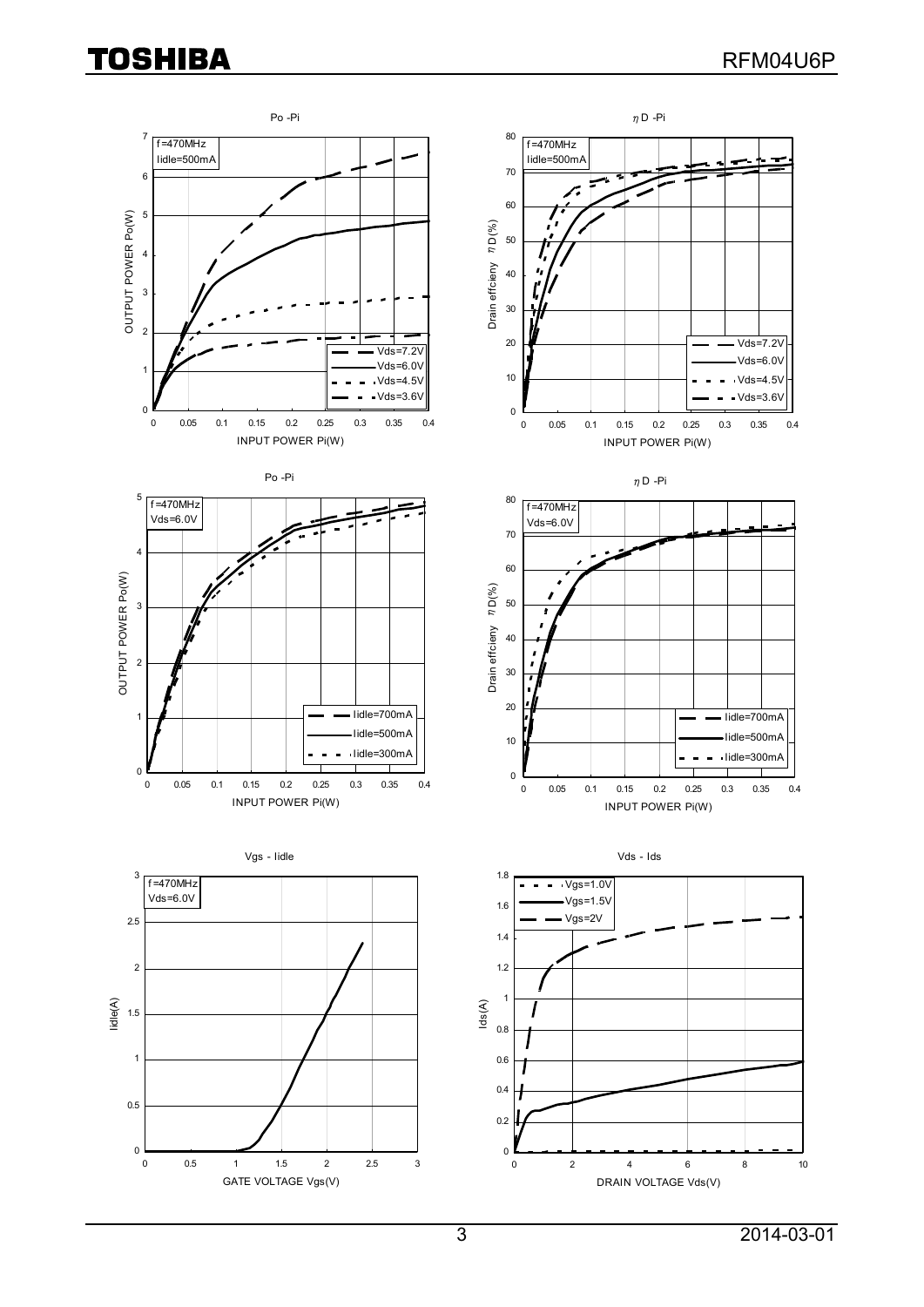## **TOSHIBA**



Note 3: These are only typical curves and devices are not necessarily guaranteed at these curves.